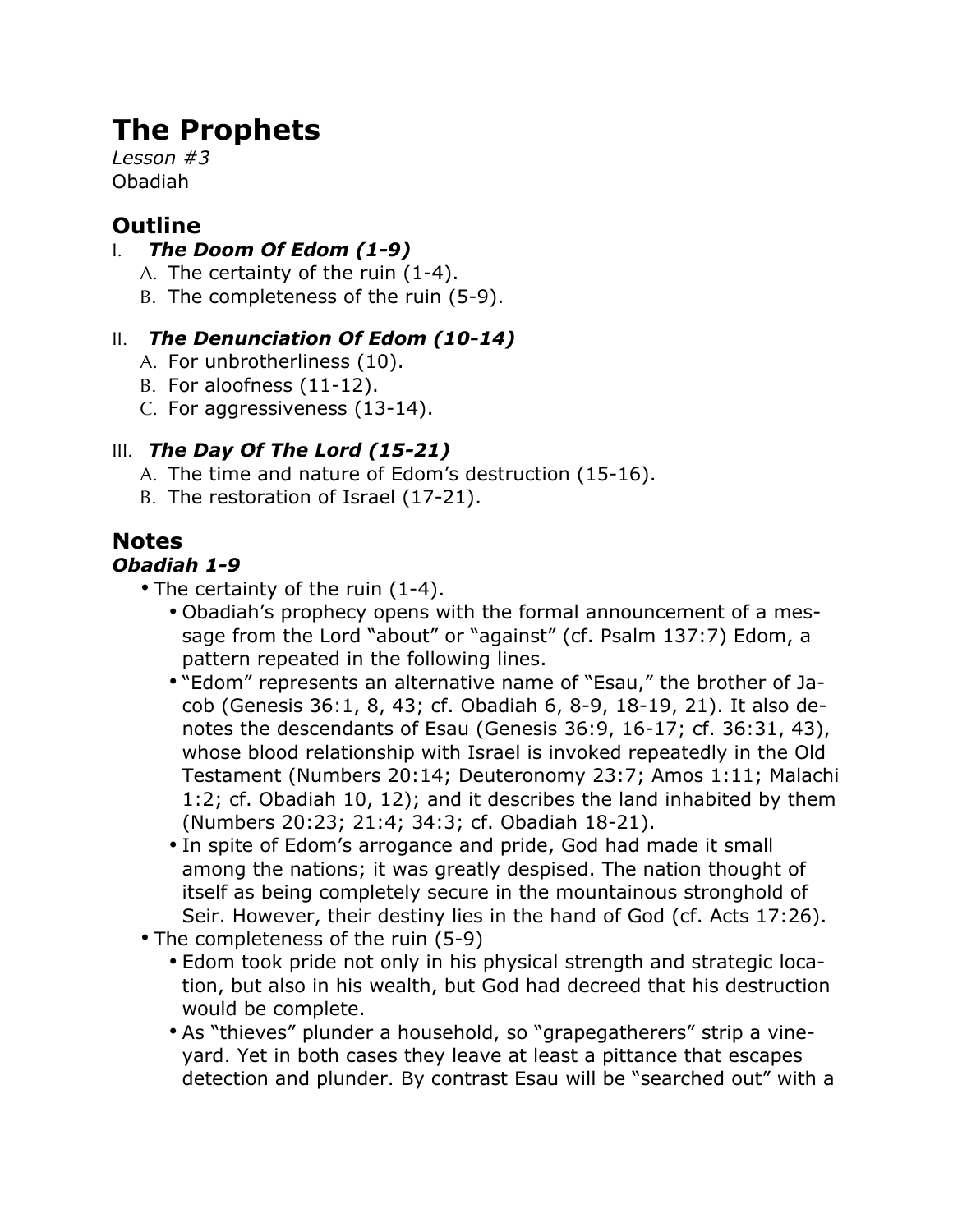terrible thoroughness that leaves nothing (cf. vss. 8-9; Jeremiah 49:9-10).

- Edom had been deceived by his allies with whom he had made alliances, probably both trade and protective agreements and pacts. In time of need, they would turn their backs on Edom.
- Teman was the southernmost of Edom's two chief cities, possibly its capital, and was distinguished for its men of wisdom. Eliphaz came from Teman to comfort Job (Job 2:11; cf. Genesis 36:8-9).

#### *Obadiah 10-14*

- For unbrotherliness (10).
	- The noun "violence" denotes both moral wrong and overt physical brutality (cf. Habakkuk 1:2), both of which had characterized Edom's relations with Israel.
	- This goes back to the very origins of the two nations, in the hatred of Esau for his brother Jacob (Genesis 27:40-41). This hatred emerged again in Edom's hostility to Israel after the Exodus (Exodus 15:15; Numbers 20:14-21; Deuteronomy 2:4; Judges 11:17-18); and Edom is numbered among Israel's "enemies … who had spoiled them" before they were defeated by Saul (1 Samuel 14:47-48). It is against this background of aggression that David's later campaigns are also to be understood (2 Samuel 8:13-14; 1 Kings 11:15-16; 1 Chronicles 18:11-13; Psalm 60:1-12). Later in history, Edom also exultation over the destruction of Jerusalem (Psalm 137:7; Lamentations 4:21-22; Ezekiel 25:12; 35:5, 15; 36:5; Joel 3:19).
- For aloofness (11-12).
	- When Edom should have felt sympathy for his humiliated and suffering kinsman, the Lord charged, "even thou was as one of them," the enemies.
	- In the sight of God, there is no distinction in moral accountability between overt sin and an inner bias toward that sin that permits it to go unchecked (cf. Matthew 5:21-32).
	- The verbs "rejoice" and "spoken proudly" betray the perverted values of this typical enemy of Israel, for whom loyalty to a brother meant nothing.
- For aggressiveness (13-14).
	- In vs. 12 Edom is forbidden to rejoice; now he is forbidden to share in the spoils of God's plundered people.
	- The Edomites stationed themselves at the places where the roads forked or crossed so that they might fall upon the fleeing fugitives, either to rob or slay them or to take them captive to be sold as slaves (cf. Amos 1:6, 9). Edom was not to deliver up to their oppressors those who might otherwise have escaped.